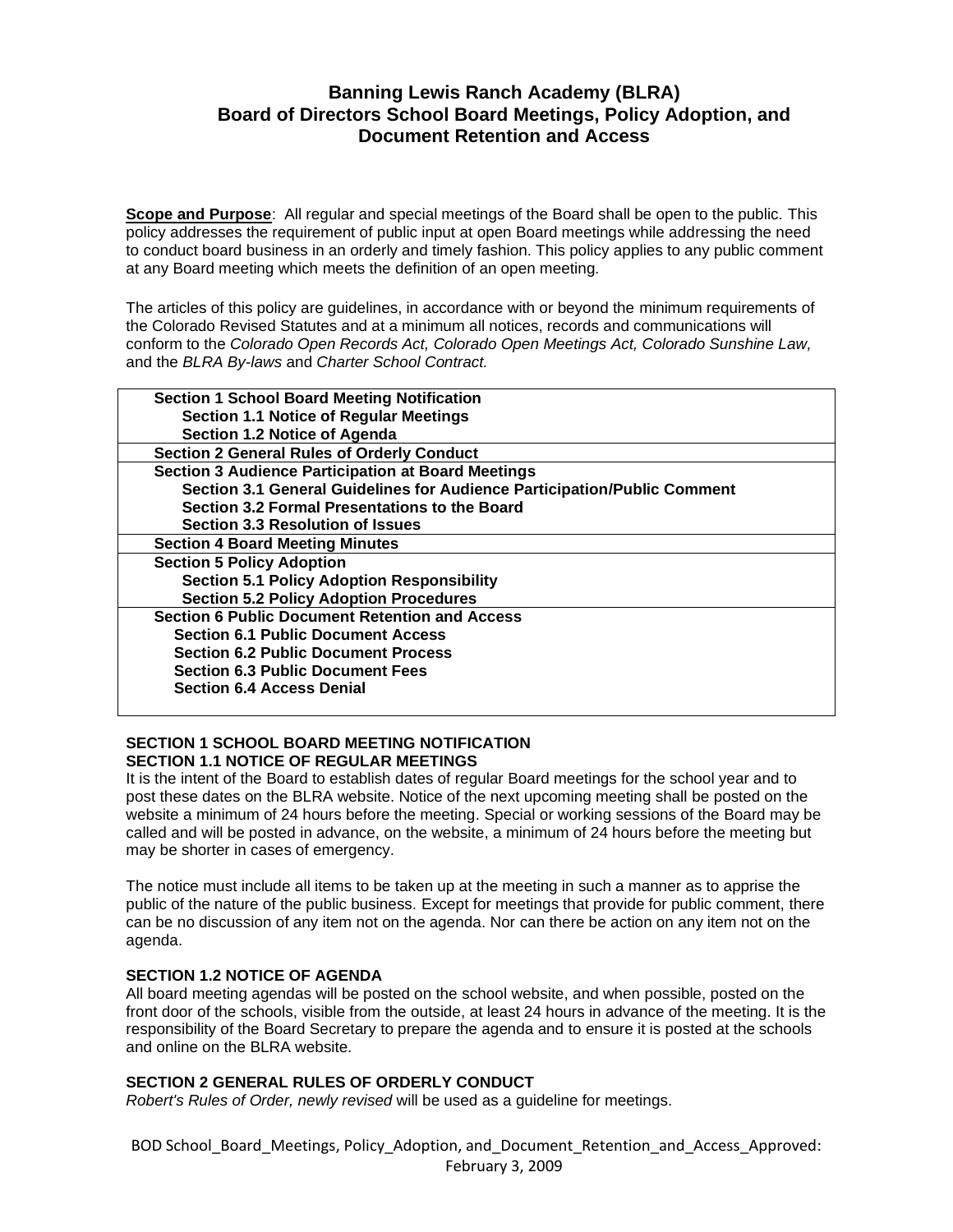Defamatory or abusive remarks are always out of order. Undue interruption or other interference with the orderly conduct of the Board business shall not be allowed. The presiding officer may terminate the speaker's privilege of address if, after being called to order, he/she persists in improper conduct or remarks, and any person who disrupts order may be required to leave in accordance with the law.

# **SECTION 3 AUDIENCE PARTICIPATION AT BOARD MEETINGS**

#### **SECTION 3.1 GENERAL GUIDELINES FOR AUDIENCE PARTICIPATION/PUBLIC COMMENT**

The Board welcomes interested citizens at its meetings and encourages the constructive participation of those present. The Board encourages members of the public to exercise their First Amendment rights in a responsible fashion as outlined below, but no further action or discussion is allowed at that time by the Board.

Because the Board desires to hear the viewpoints of all community members and needs to conduct its business in an orderly and efficient manner, it shall schedule one or more periods during each meeting for brief comments and questions from the public. The Board may also schedule an interim public discussion period on a particular item.

All audience participants that wish to speak must place their name on the public comment signup sheet before the meeting commences. The Board shall set a time limit on the length of any public discussion period and/or a time limit for individual speakers. Unless otherwise indicated in the meeting agenda the time limit for each speaker shall be set at three minutes. When there are a large number of speakers to be heard, the presiding officer may shorten the time.

- Comments and questions at a regular meeting may deal with *any topic related to the Board's governance on policy and procedure, of the school*, or matters within the purview of the respective public body. Comments at special meetings must be related to the call of the meeting.
- Speakers may offer comments *related to school operations and programs as concern them*. But in public session, the Board *will not hear personal complaints against any person connected with the school.*
- A member of the public who has concerns about any individual or individuals connected with the school (vendors, directors, staff, volunteers, etc.) may contact the Board secretary so that, if required, arrangements can be made to properly address the concern while respecting the privacy requirements of the individuals involved.
- The Board President shall be responsible for recognizing all speakers who shall properly identify themselves, for maintaining proper order and for adherence to any time limits set.
- Unless permission is granted by the Board President 24 hours prior to the meeting, in addition to a signed statement from the commenting/authored party, there shall be no proxy statements read on behalf of others during public comment.
- No person shall engage in disruptive, discourteous, belligerent, impertinent, threatening, disparaging, or otherwise uncivil behavior, and must follow the guidelines noted above. The President may limit or end the comments of any person who engages in this conduct.
- Members of the public will not be recognized by the Board President during Board meetings except as noted in this policy.

# **SECTION 3.2 FORMAL PRESENTATIONS TO THE BOARD**

Members of the public wishing to make formal presentations before the Board should make arrangements in advance with the Board Secretary so that such presentations may be scheduled on the agenda. Additionally, members of the public who wish to make a formal presentation that relates to the operations of the school, should inform the school administrations of such presentations for informational purposes and input. Requests for formal presentations (notwithstanding of public comment) must be submitted to the Board two weeks prior to the scheduled Board meeting for approval.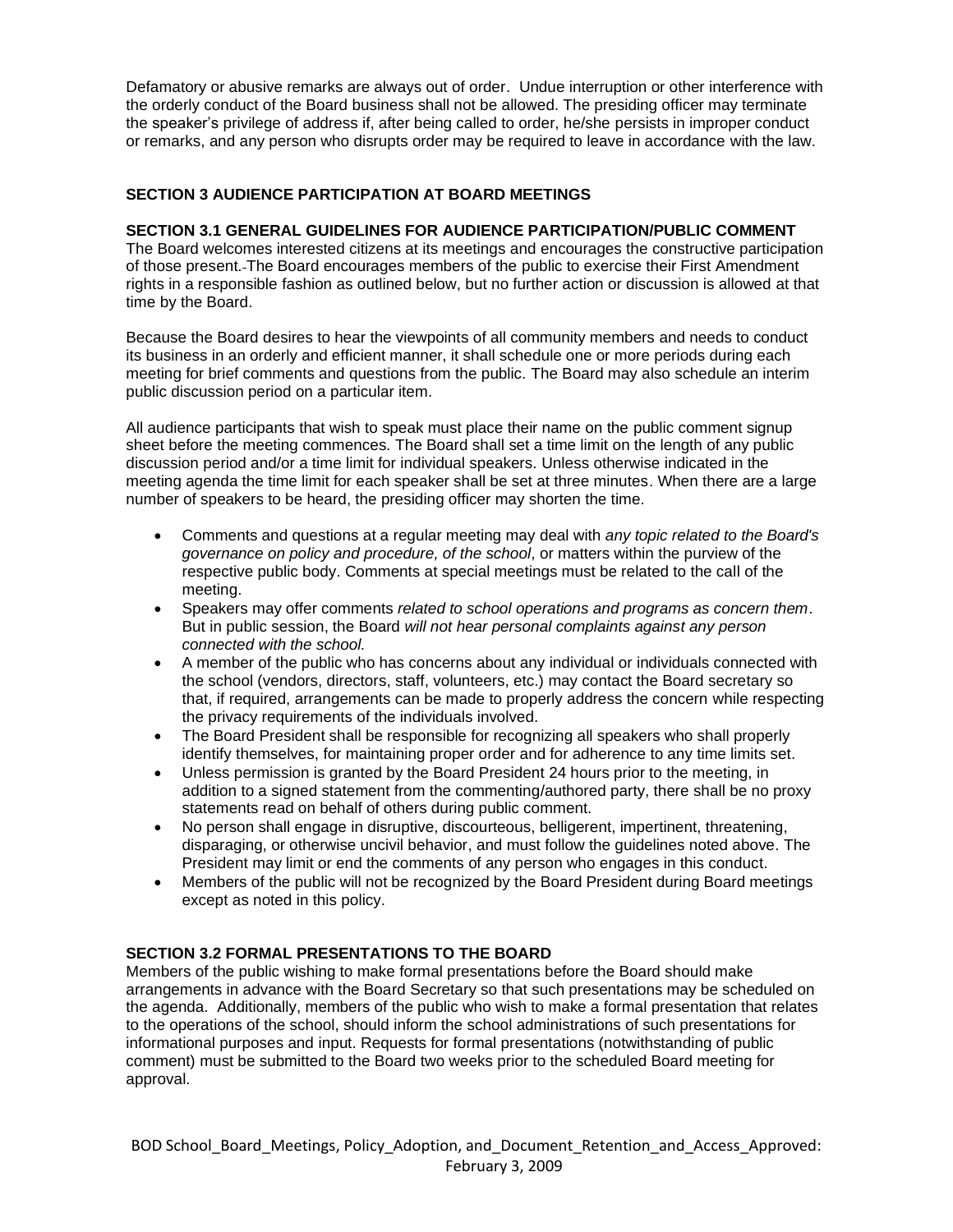#### **SECTION 3.3 RESOLUTION OF ISSUES**

Questions asked by the public shall be assigned to a Board Director or referred to staff members present for a reply at a future date. The Board will not attempt to resolve issues during the Board meeting. Issues or questions raised by the public that meet the criteria of Board governance (either via written request to the Board of Directors or during public comment), which the Board deems requires an investigation, will be assigned a Board action number, point of contact, and suspense date. The Board may require a written statement be submitted for inquiry.

#### **SECTION 4 BOARD MEETING MINUTES**

Meeting minutes will be taken at all regular and special school board meetings. After the minutes are approved by the Board (at the following regular meeting), they will be made available to the public by the Board Secretary, through posting the approved meeting minutes on the BLRA Board website each month. Typically, meeting minutes are approved and published the following month.

# **SECTION 5 POLICY ADOPTION**

#### **SECTION 5.1 POLICY ADOPTION RESPONSIBILITY**

Adoption of new policies or the revision or repeal of existing policies is solely the responsibility and discretion of the Board.

#### **SECTION 5.2 POLICY ADOPTION PROCEDURE**

The Board shall adhere to the following procedure in considering and adopting policy proposals to ensure that they are well examined before final adoption.

First meeting - The proposal shall be presented as a discussion item in the discussion section of the board meeting.

Second meeting - The proposal shall be presented as an action item and the proposal shall be presented for a vote.

During the meetings or in the interim time between the first and second meeting of a policy proposal, the views of the public and staff will be considered, via requests by communications in the audience section of the meeting or by written requests to the Board. The presiding officer may also elect to open the discussion session to the audience for constructive comments regarding the proposed policy.

Amendments may be proposed by Board members only. An amendment will not require that the policy go through an additional reading except as the Board determines that the amendment needs further study and that an additional reading would be desirable.

Under unusual circumstances, the Board may temporarily approve a policy to meet emergency conditions. However, the above procedure is required before the policy shall be considered permanent.

# **SECTION 6 PUBLIC DOCUMENT RETENTION AND ACCESS**

#### **SECTION 6.1 PUBLIC DOCUMENT ACCESS**

All public documents approved by the Board will be retained as required by Colorado Revised Statutes 2016, Title 24, Article 72- Public Records. BLRA's By-Laws and Charter Contract shall be posted on the BLRA website for public access at all times. All Board materials are available to the public, once they have been considered at a Board meeting, unless explicitly restricted by the Board. It shall be the policy of BLRA to make all public records available for public inspection at reasonable times in accordance with the Colorado Open Records Act (the Act). This policy only applies to existing records or documents. The law does not require additional research or the creation of new records, nor explanation, interpretation, or analysis of any foregoing record or document.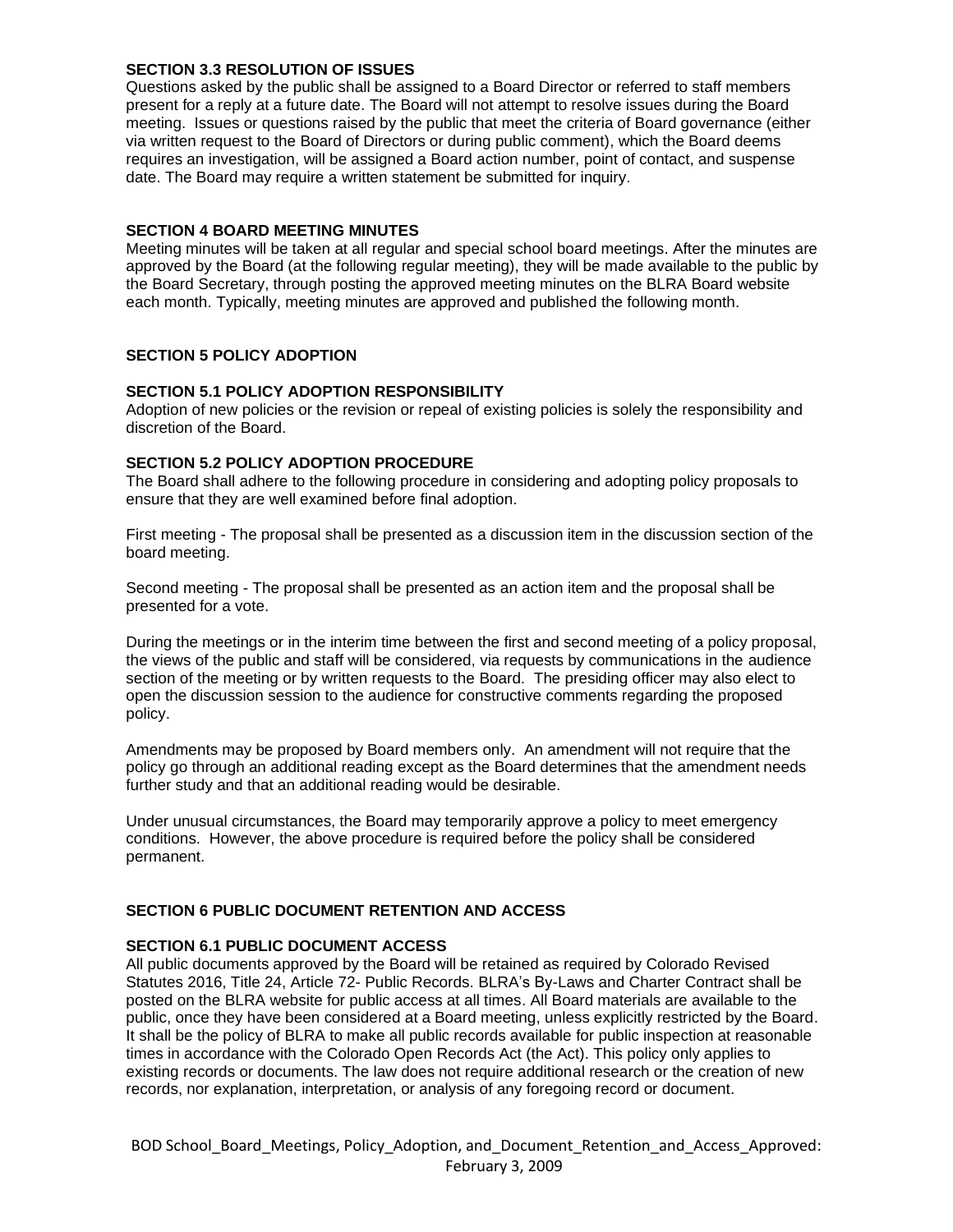# **SECTION 6.2 PUBLIC DOCUMENT PROCESS**

Requests to Banning Lewis Academy under the Colorado Open Records Act ("CORA" or the "Act") must be submitted by using the electronic form provided on the website. E-mail submissions to individual staff members or directors at Banning Lewis Academy will not be accepted. Please anticipate a response from [CORA@blracademy.org](mailto:CORA@blracademy.org) to all properly submitted requests in accordance with the timelines prescribed under the Act.

- 1. All requests for public record(s) maintained by BLRA shall be specific enough to allow BLRA to efficiently identify the requested record and respond to the request.
- 2. To clarify and facilitate the processing of a request to inspect and/or obtain copies of records, BLRA requires that the request be made via mail, in person, or submitted via the CORA email link located on the Banning Lewis Academy website.
- 3. Upon request for records transmission by a person seeking a copy of any public record, the custodian shall transmit a copy of the record by United States mail, other delivery service, facsimile, or electronic mail. No transmission fees may be charged to the record requester for transmitting public records via electronic mail.
- 4. After review and determination that a request is complete and valid, all requests for public records will be forwarded immediately to the appropriate designee for processing.
- 5. A request is considered received by BLRA the day it is determined to be complete and valid. The three business-day response time begins the first working day following the date of that determination. Should a working day during the processing period fall on a weekend, holiday, non-working school day, or outside operating business hours, the processing day(s) will fall to the next business day of the school.
- 6. BLRA has no duty to create a public record that does not already exist.
- 7. BLRA will make every effort to make the record available within three working/business days as required by the Act but can issue an extension up to seven working days, if extenuating circumstances exist, as described in the Act.
- 8. The custodian shall notify the record requester that a copy of the record is available but will only be sent to the requester once the custodian either receives payment or makes arrangements for receiving payment for all costs associated with records transmission and for all other fees lawfully allowed unless recovery of all or any portion of such costs or fees has been waived by the custodian.
- 9. Upon either receiving such payment or making arrangements to receive such payment at a later date, the custodian shall send the record to the requester as soon as practicable but no more than three business days after receipt of, or making arrangements to receive, such payment.
- 10. In every instance, the manual or electronic functions necessary to extract, collage, organize, retrieve, copy, or otherwise manipulate the information and data necessary to produce the record or allow for its inspection shall be performed by the designee, and appropriate fees will apply.
- 11. The custodian may deny the right of inspection of the following records, unless otherwise provided by law, on the ground that disclosure to the applicant would be contrary to the public interest.

# **6.3 PUBLIC DOCUMENT FEES**

# **Staff time**

First hour: No Charge Additional Time: \$30/hour

# **Materials**

Copies: \$0.25/page

# **For payment**